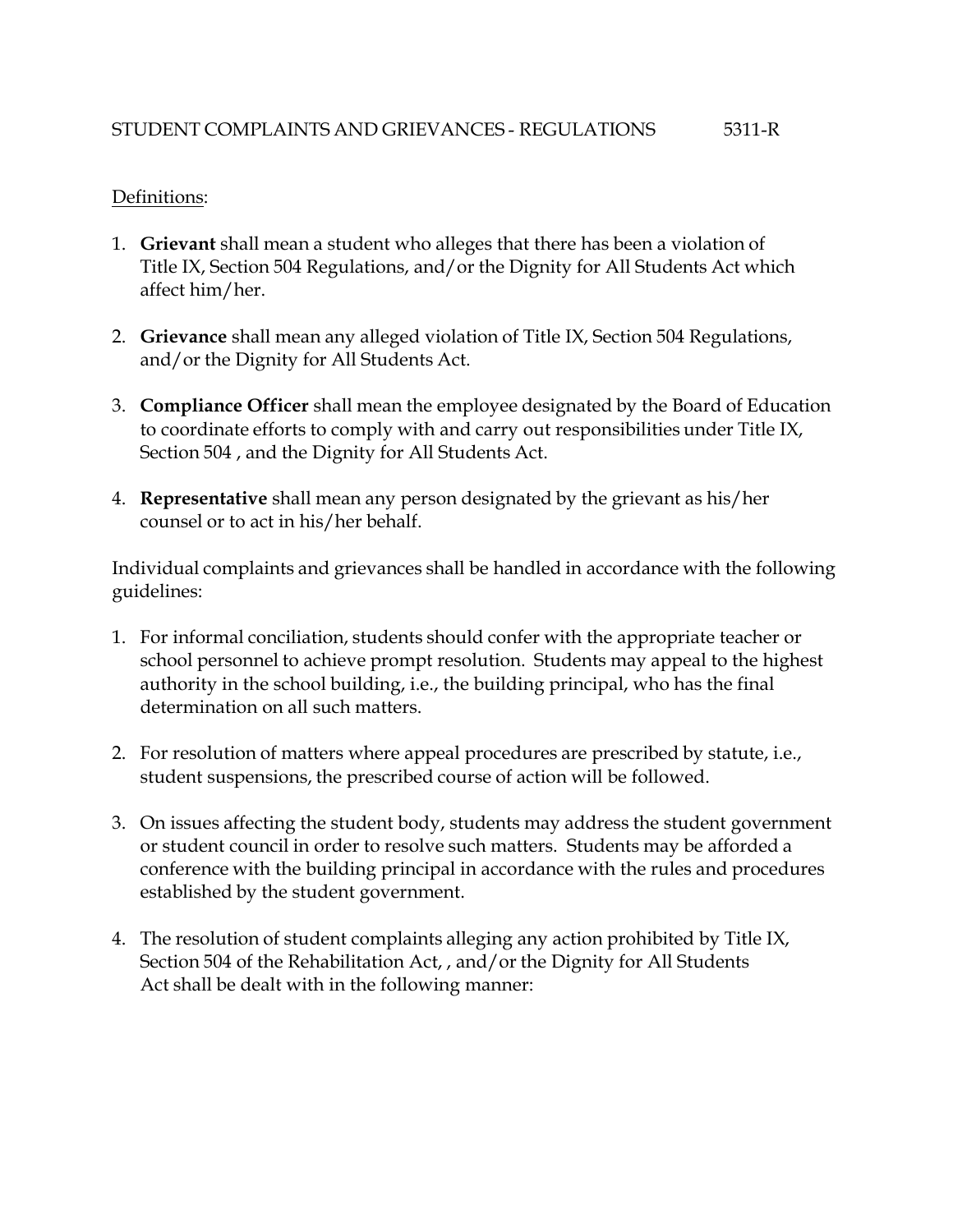### Stages

# **A. Stage 1 - Compliance Officer**

- 1. Within thirty (30) days after the events giving rise to the grievance, the grievant shall file a grievance, in writing, with the Compliance Officer. The Compliance Officer may informally discuss the grievance with the grievant. He/She shall promptly investigate the complaint. All employees of the school district shall cooperate with the Compliance Officer in such investigation.
- 2. Within fifteen (15) days of the receipt of the grievance, the Compliance Officer shall make a finding in writing that there has or has not been a violation of Title IX, Section 504 of the Rehabilitation Act,, and/or the Dignity for All Students Act. In the event the Compliance Officer finds that there has been a violation, he/she shall propose a resolution of the complaint.
- 3. If the grievant is not satisfied with the findings of the Compliance Officer, or with the proposed resolution of the grievance, the grievant may, within fifteen (15) days after he/she has received the report of the Compliance Officer, file a written request for review by the Superintendent.

## **B. Stage II - Superintendent of Schools**

- 1. The Superintendent may request that the grievant, the Compliance Officer, or any member of the school district staff present a written statement to him/her setting forth any information that such person has relative to the grievance and the facts surrounding it.
- 2. The Superintendent shall notify all parties concerned as to the time and place when an informal hearing will be held where such parties may appear and present oral and written statements supplementing their position in the case. Such hearing shall be held within fifteen (15) school days of the receipt of the appeal by the Superintendent.
- 3. Within fifteen (15) days of the hearing, the Superintendent shall render his/her determination in writing. Such determination shall include a finding that there has or has not been a violation of Title IX, Section 504 of the Rehabilitation Act, and/or the Dignity for All Students Act and a proposal for equitably resolving the complaint.